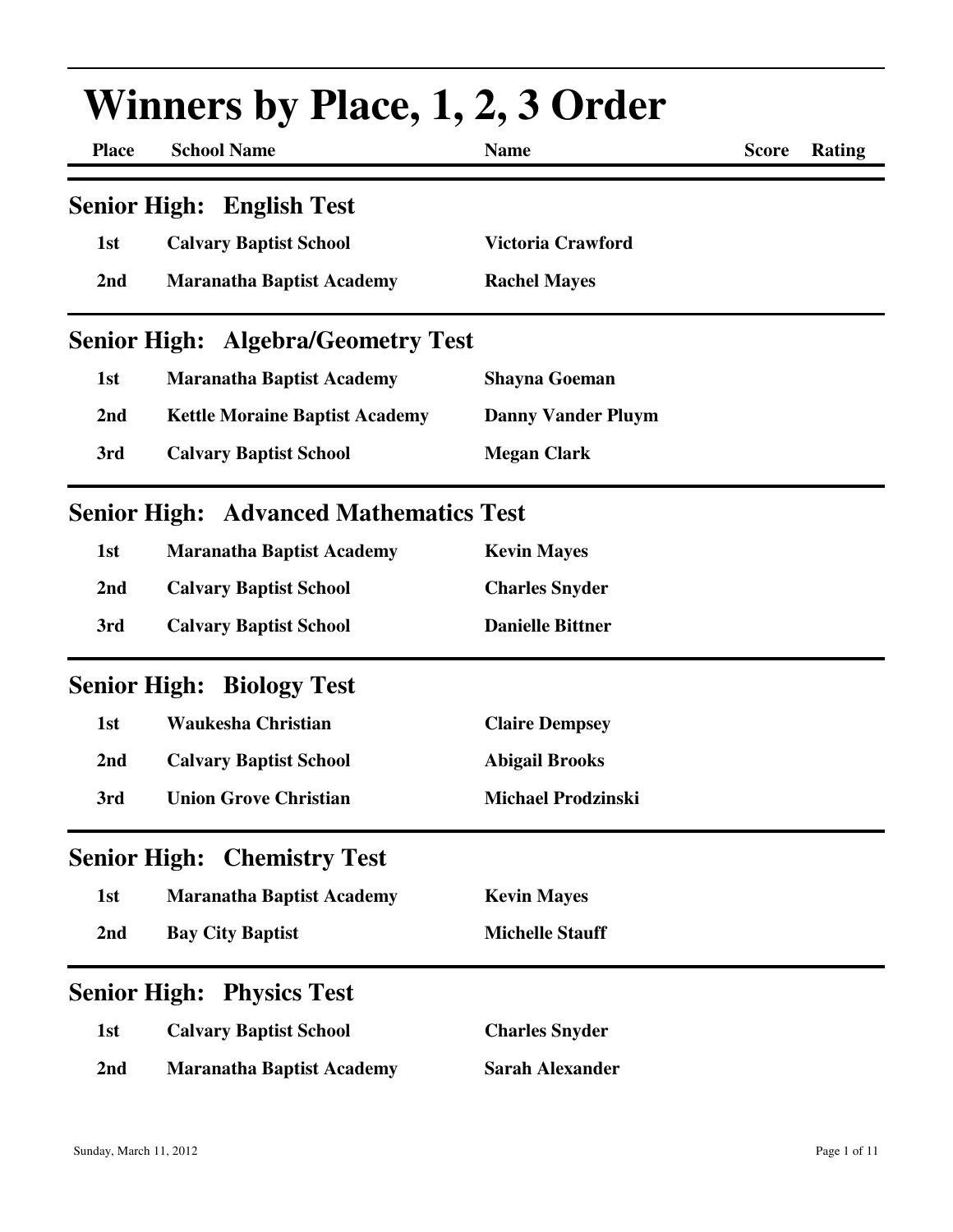| <b>Winners by Place, 1, 2, 3 Order</b> |                                          |                         |              |               |  |
|----------------------------------------|------------------------------------------|-------------------------|--------------|---------------|--|
| <b>Place</b>                           | <b>School Name</b>                       | <b>Name</b>             | <b>Score</b> | <b>Rating</b> |  |
| 3rd                                    | <b>Maranatha Baptist Academy</b>         | <b>Emilee Hansel</b>    |              |               |  |
|                                        | Senior High: World History/Geography     |                         |              |               |  |
| 1st                                    | <b>Maranatha Baptist Academy</b>         | <b>Judson Morris</b>    |              |               |  |
| 2nd                                    | <b>Utica Christian School</b>            | <b>Brett Darling</b>    |              |               |  |
| 3rd                                    | <b>Mukwonago Baptist Academy</b>         | <b>Robert Hatchett</b>  |              |               |  |
|                                        | <b>Senior High: US History/Geography</b> |                         |              |               |  |
| 1st                                    | <b>Waukesha Christian</b>                | <b>Brad Fromm</b>       |              |               |  |
| 2nd                                    | <b>Union Grove Christian</b>             | <b>Andrew Brown</b>     |              |               |  |
| 3rd                                    | <b>Waukesha Christian</b>                | <b>Mark Weston</b>      |              |               |  |
|                                        | <b>Senior High: Spelling</b>             |                         |              |               |  |
| 1st                                    | <b>Maranatha Baptist Academy</b>         | <b>Malorie Carr</b>     |              |               |  |
| 2nd                                    | <b>Faith Baptist</b>                     | <b>Brenna Thies</b>     |              |               |  |
| 3rd                                    | <b>Faith Christian</b>                   | <b>Abby Gross</b>       |              |               |  |
|                                        | <b>Senior High: Accounting</b>           |                         |              |               |  |
| 1st                                    | <b>Maranatha Baptist Academy</b>         | <b>Andrew Crum</b>      |              |               |  |
| 2 <sub>nd</sub>                        | <b>Maranatha Baptist Academy</b>         | <b>Charlie Schehr</b>   |              |               |  |
| 3rd                                    | <b>Pioneer Christian School</b>          | <b>Ryan Robold</b>      |              |               |  |
| <b>Senior High:</b>                    | <b>Home Economics</b>                    |                         |              |               |  |
| 1st                                    | <b>Greendale Baptist Academy</b>         | <b>Cassandra Hughes</b> |              |               |  |
| 2nd                                    | <b>Waukesha Christian</b>                | <b>Sarah Mahn</b>       |              |               |  |
| 3rd                                    | <b>Bay City Baptist</b>                  | <b>Michelle Stauff</b>  |              |               |  |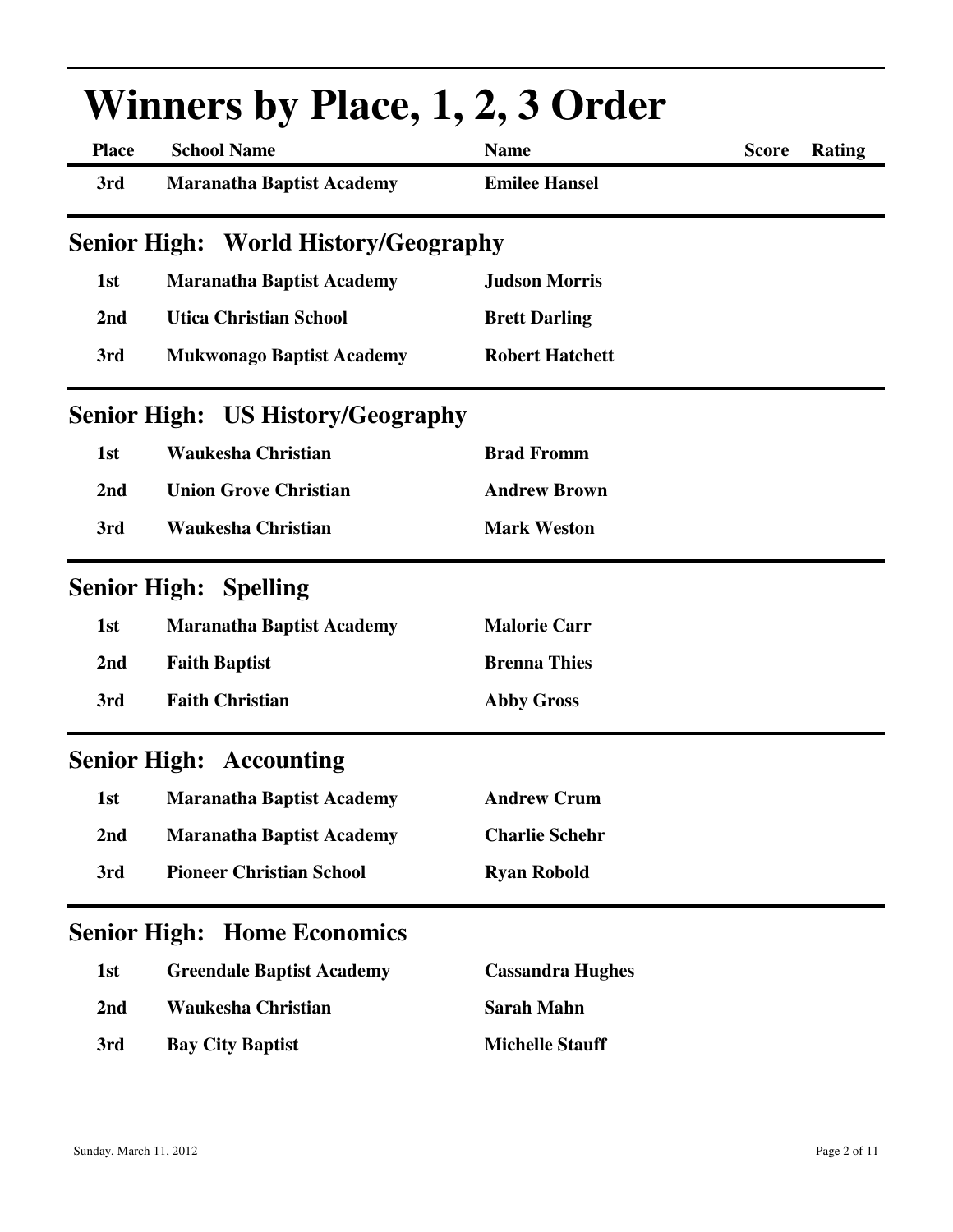| <b>Winners by Place, 1, 2, 3 Order</b> |                                                   |                         |                               |  |  |
|----------------------------------------|---------------------------------------------------|-------------------------|-------------------------------|--|--|
| <b>Place</b>                           | <b>School Name</b>                                | <b>Name</b>             | <b>Rating</b><br><b>Score</b> |  |  |
|                                        | <b>Senior High: Political Science/Economics</b>   |                         |                               |  |  |
| 1st                                    | <b>Union Grove Christian</b>                      | <b>Drew Jones</b>       |                               |  |  |
| 2nd                                    | <b>Maranatha Baptist Academy</b>                  | <b>Samanatha Kuck</b>   |                               |  |  |
| 3rd                                    | <b>Mukwonago Baptist Academy</b>                  | <b>Jacob Kuchta</b>     |                               |  |  |
|                                        | <b>Senior High: Music Theory</b>                  |                         |                               |  |  |
| 1st                                    | <b>Maranatha Baptist Academy</b>                  | <b>Elizabeth Hudson</b> |                               |  |  |
| 2nd                                    | <b>Maranatha Baptist Academy</b>                  | <b>Caleb Mundt</b>      |                               |  |  |
| 3rd                                    | <b>Mukwonago Baptist Academy</b>                  | Michaela Pieczynski     |                               |  |  |
|                                        | <b>Senior High: People and Animal Photography</b> |                         |                               |  |  |
| 1st                                    | <b>Calvary Baptist School</b>                     | <b>Emily Broesch</b>    |                               |  |  |
| 2nd                                    | <b>Bay City Baptist</b>                           | <b>Jacob Stauff</b>     |                               |  |  |
| 3rd                                    | <b>Calvary Baptist School</b>                     | <b>Mary Galloway</b>    |                               |  |  |
|                                        | Senior High: Spanish                              |                         |                               |  |  |
| 1st                                    | <b>Calvary Baptist School</b>                     | <b>Tony Geiger</b>      |                               |  |  |
| 2 <sub>nd</sub>                        | <b>Maranatha Baptist Academy</b>                  | <b>Shayna Goeman</b>    |                               |  |  |
| 3rd                                    | <b>Maranatha Baptist Academy</b>                  | <b>Elliott Barnes</b>   |                               |  |  |
|                                        | <b>Senior High: Creative Writing: Poetry</b>      |                         |                               |  |  |
| 1st                                    | <b>Maranatha Baptist Academy</b>                  | <b>Rachel Mayes</b>     |                               |  |  |
| 2 <sub>nd</sub>                        | <b>Mukwonago Baptist Academy</b>                  | <b>Joel Roberts</b>     |                               |  |  |
|                                        | <b>Senior High: Creative Writing: Short Story</b> |                         |                               |  |  |

**1st Utica Christian School Charity Koenig**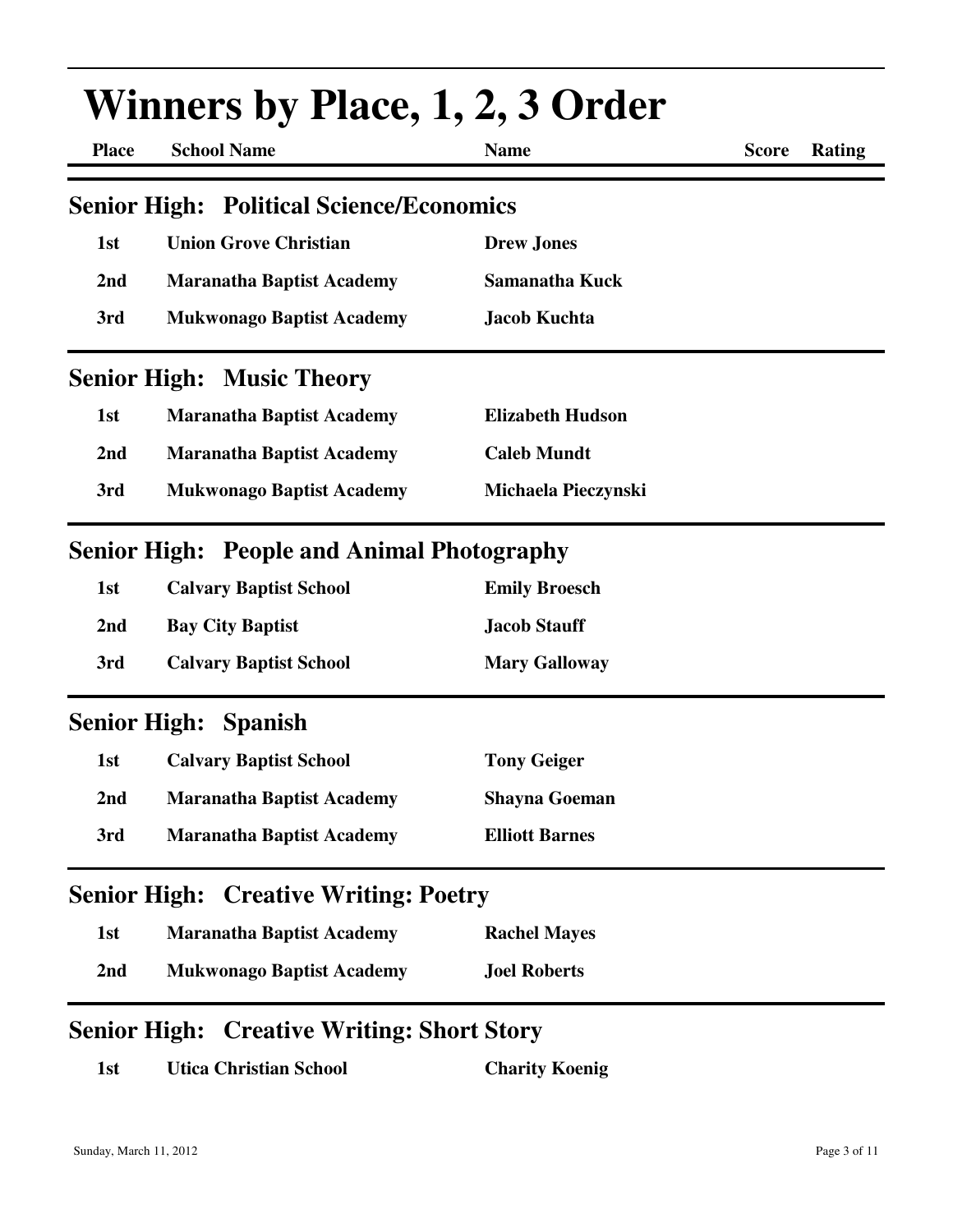| <b>Winners by Place, 1, 2, 3 Order</b> |                                                      |                                  |              |        |  |  |
|----------------------------------------|------------------------------------------------------|----------------------------------|--------------|--------|--|--|
| <b>Place</b>                           | <b>School Name</b>                                   | <b>Name</b>                      | <b>Score</b> | Rating |  |  |
|                                        | <b>Senior High: Science Fair - Biological</b>        |                                  |              |        |  |  |
| 1st                                    | <b>Maranatha Baptist Academy</b>                     | <b>Nathan Kibler</b>             |              |        |  |  |
|                                        | <b>Senior High: Science Fair - Physical Sciences</b> |                                  |              |        |  |  |
| 1st                                    | <b>Maranatha Baptist Academy</b>                     | <b>Mitch Schroeder</b>           |              |        |  |  |
| 2nd                                    | <b>Maranatha Baptist Academy</b>                     | <b>James Schehr</b>              |              |        |  |  |
|                                        | Senior High: OT Bible Knowledge                      |                                  |              |        |  |  |
| 1st                                    | <b>Kettle Moraine Baptist Academy</b>                | <b>Samuel Fuller</b>             |              |        |  |  |
| 2nd                                    | <b>Maranatha Baptist Academy</b>                     | <b>Nathan Turcotte</b>           |              |        |  |  |
| 3rd                                    | <b>Mukwonago Baptist Academy</b>                     | <b>Jacob Kuchta</b>              |              |        |  |  |
|                                        | Senior High: NT Bible Knowledge                      |                                  |              |        |  |  |
| 1st                                    | <b>Mukwonago Baptist Academy</b>                     | <b>Annie Hames</b>               |              |        |  |  |
| 2nd                                    | <b>Mukwonago Baptist Academy</b>                     | <b>Tony Carlson</b>              |              |        |  |  |
| 3rd                                    | <b>Kettle Moraine Baptist Academy</b>                | <b>Samuel Fuller</b>             |              |        |  |  |
|                                        | <b>Senior High: Bible Quizzing</b>                   |                                  |              |        |  |  |
| 1st                                    | <b>Mukwonago Baptist Academy</b>                     | <b>Mukwonago Baptist Academy</b> |              |        |  |  |
| 2 <sub>nd</sub>                        | <b>Kettle Moraine Baptist Academy</b>                | <b>KMBA</b>                      |              |        |  |  |
| 3rd                                    | <b>Maranatha Baptist Academy</b>                     | <b>MBA A</b>                     |              |        |  |  |
| <b>Senior High:</b>                    | <b>Bible Teaching</b>                                |                                  |              |        |  |  |
| 1st                                    | <b>Mukwonago Baptist Academy</b>                     | <b>Robert Hatchett</b>           |              |        |  |  |
| <b>Senior High:</b>                    | <b>Expository Preaching</b>                          |                                  |              |        |  |  |
| 1st                                    | <b>Mukwonago Baptist Academy</b>                     | <b>Joel Roberts</b>              |              |        |  |  |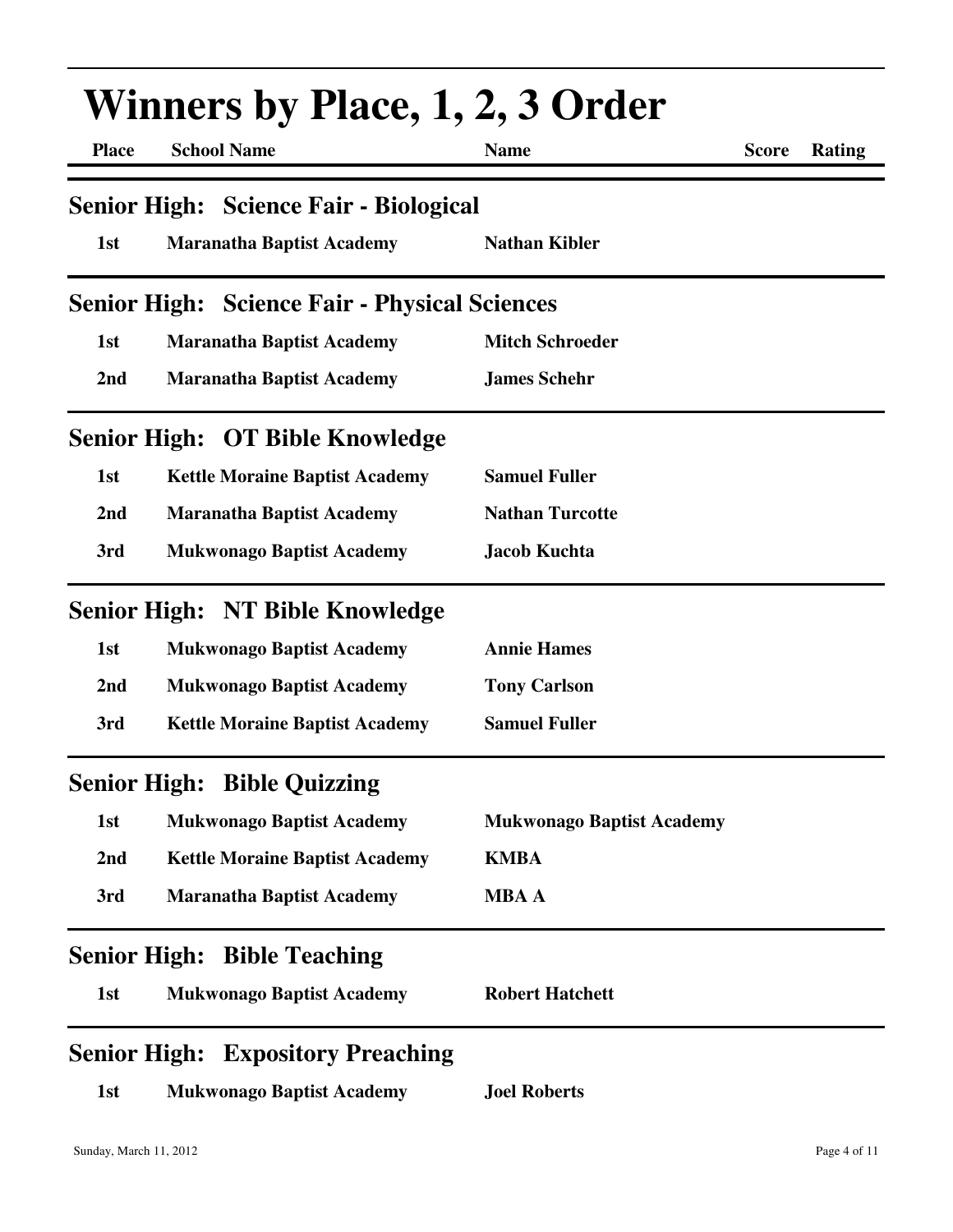| Winners by Place, 1, 2, 3 Order |                                            |                         |                               |  |  |  |
|---------------------------------|--------------------------------------------|-------------------------|-------------------------------|--|--|--|
| <b>Place</b>                    | <b>School Name</b>                         | <b>Name</b>             | <b>Rating</b><br><b>Score</b> |  |  |  |
| 2nd                             | <b>Kettle Moraine Baptist Academy</b>      | <b>Samuel Fuller</b>    |                               |  |  |  |
| 3rd                             | <b>Maranatha Baptist Academy</b>           | <b>Josh Davidson</b>    |                               |  |  |  |
|                                 | <b>Senior High: Evangelistic Preaching</b> |                         |                               |  |  |  |
| 1st                             | <b>Maranatha Baptist Academy</b>           | <b>Judson Morris</b>    |                               |  |  |  |
|                                 | <b>Senior High: Topical Preaching</b>      |                         |                               |  |  |  |
| 1st                             | <b>Mukwonago Baptist Academy</b>           | <b>Wyatt Jicha</b>      |                               |  |  |  |
| 2nd                             | <b>Maranatha Baptist Academy</b>           | <b>Clint Saxon</b>      |                               |  |  |  |
|                                 | <b>Senior High: EL Bible Memory 3</b>      |                         |                               |  |  |  |
| 1st                             | <b>Maranatha Baptist Academy</b>           | <b>Elizabeth Hudson</b> |                               |  |  |  |
| 2nd                             | <b>Maranatha Baptist Academy</b>           | <b>Rebecca Meylor</b>   |                               |  |  |  |
| 3rd                             | <b>Mukwonago Baptist Academy</b>           | <b>Mary Kusik</b>       |                               |  |  |  |
|                                 | <b>Senior High: SH Female Vocal Solo</b>   |                         |                               |  |  |  |
| 1st                             | <b>Mukwonago Baptist Academy</b>           | <b>Britan Smith</b>     |                               |  |  |  |
| 2nd                             | <b>Maranatha Baptist Academy</b>           | <b>Rebecca Meylor</b>   |                               |  |  |  |
| 3rd                             | <b>Maranatha Baptist Academy</b>           | <b>Brooke Spencer</b>   |                               |  |  |  |
|                                 | <b>Senior High: SH Male Vocal Solo</b>     |                         |                               |  |  |  |
| 1st                             | <b>Mukwonago Baptist Academy</b>           | <b>Joel Roberts</b>     |                               |  |  |  |
| 2nd                             | <b>Bay City Baptist</b>                    | <b>Zachary Lealiou</b>  |                               |  |  |  |
| 3rd                             | <b>Union Grove Christian</b>               | <b>Joshua Biermann</b>  |                               |  |  |  |
|                                 |                                            |                         |                               |  |  |  |

### **Winners by Place, 1, 2, 3 Order**

#### **Senior High: SH Small Vocal Ensemble**

| <b>Utica Duet</b> |
|-------------------|
|                   |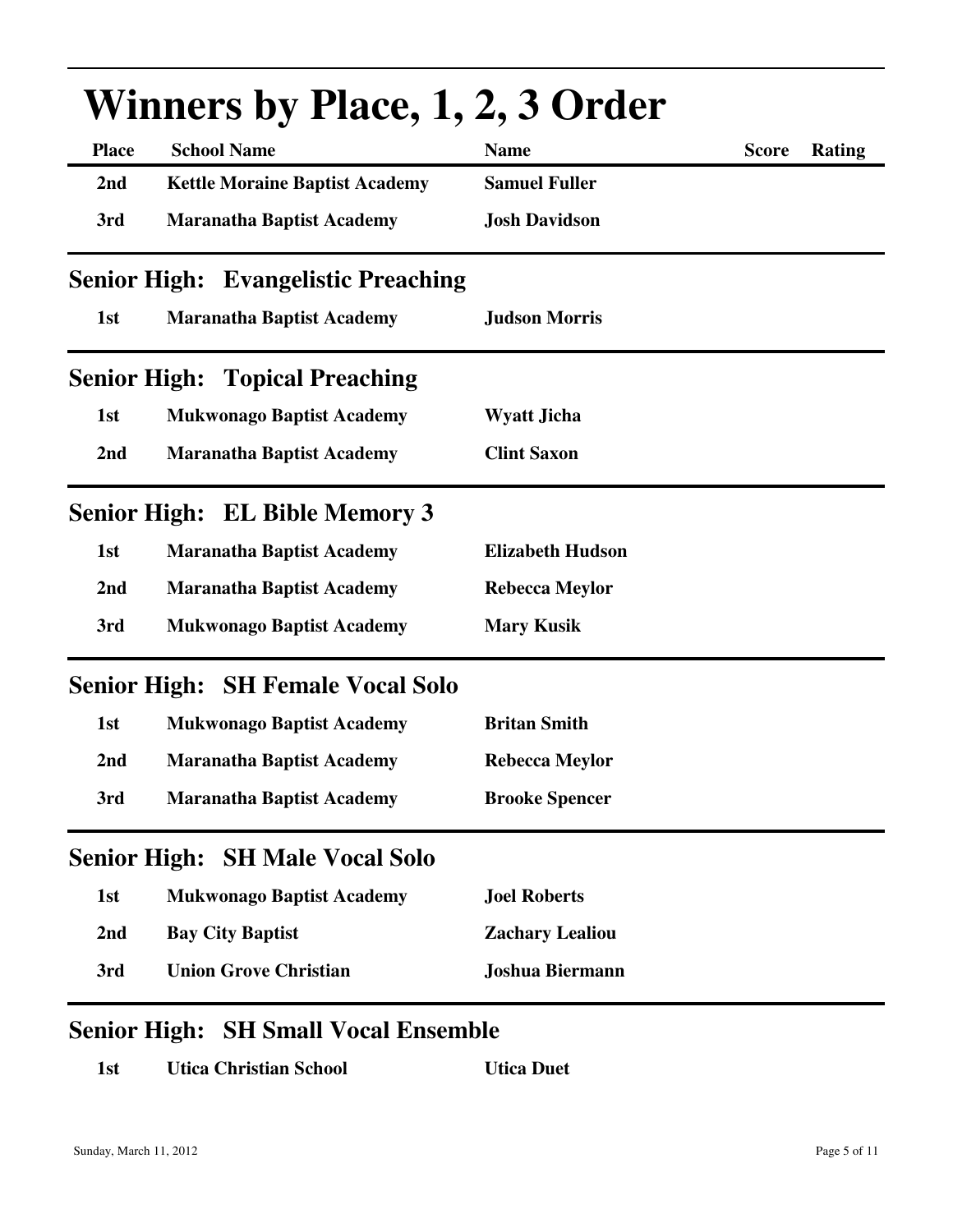| <b>Winners by Place, 1, 2, 3 Order</b> |                                             |                                  |              |        |  |  |
|----------------------------------------|---------------------------------------------|----------------------------------|--------------|--------|--|--|
| <b>Place</b>                           | <b>School Name</b>                          | <b>Name</b>                      | <b>Score</b> | Rating |  |  |
| 2nd                                    | <b>Maranatha Baptist Academy</b>            | <b>MBA Hudson/Hudson</b>         |              |        |  |  |
| 3rd                                    | <b>First Baptist Christian</b>              | <b>FBCS Morey/Zempel</b>         |              |        |  |  |
|                                        | <b>Senior High: SH Large Vocal Ensemble</b> |                                  |              |        |  |  |
| 1st                                    | <b>Maranatha Baptist Academy</b>            | <b>Maranatha</b>                 |              |        |  |  |
| 2nd                                    | <b>Mukwonago Baptist Academy</b>            | <b>Mukwonago Baptist Academy</b> |              |        |  |  |
| 3rd                                    | <b>Bay City Baptist</b>                     | <b>BCB</b> Mixed                 |              |        |  |  |
|                                        | Senior High: SH Choral Group A              |                                  |              |        |  |  |
| 1st                                    | <b>Maranatha Baptist Academy</b>            | <b>Maranatha</b>                 |              |        |  |  |
| 2nd                                    | <b>Mukwonago Baptist Academy</b>            | <b>Mukwonago Baptist Academy</b> |              |        |  |  |
| 3rd                                    | <b>Utica Christian School</b>               | <b>Utica</b>                     |              |        |  |  |
| <b>Senior High:</b>                    | <b>SH Instrumental Brass Solo</b>           |                                  |              |        |  |  |
| 1st                                    | <b>Maranatha Baptist Academy</b>            | <b>Jason Hudson</b>              |              |        |  |  |
| 2nd                                    | <b>Maranatha Baptist Academy</b>            | <b>Paul Mulder</b>               |              |        |  |  |
| <b>Senior High:</b>                    | <b>SH Instrumental String Solo</b>          |                                  |              |        |  |  |
| 1st                                    | <b>Kettle Moraine Baptist Academy</b>       | <b>Katie Vander Pluym</b>        |              |        |  |  |
| <b>Senior High:</b>                    | <b>SH Large Instrumental Ensemble</b>       |                                  |              |        |  |  |
| 1st                                    | <b>Maranatha Baptist Academy</b>            | <b>Maranatha Percussion</b>      |              |        |  |  |
|                                        | <b>Senior High: SH Orchestra/Band A</b>     |                                  |              |        |  |  |
| 1st                                    | <b>Maranatha Baptist Academy</b>            | <b>Maranatha Baptist Academy</b> |              |        |  |  |
| <b>Senior High:</b>                    | <b>SH Sacred Piano Solo</b>                 |                                  |              |        |  |  |
| 1st                                    | <b>Maranatha Baptist Academy</b>            | <b>Rebecca Meylor</b>            |              |        |  |  |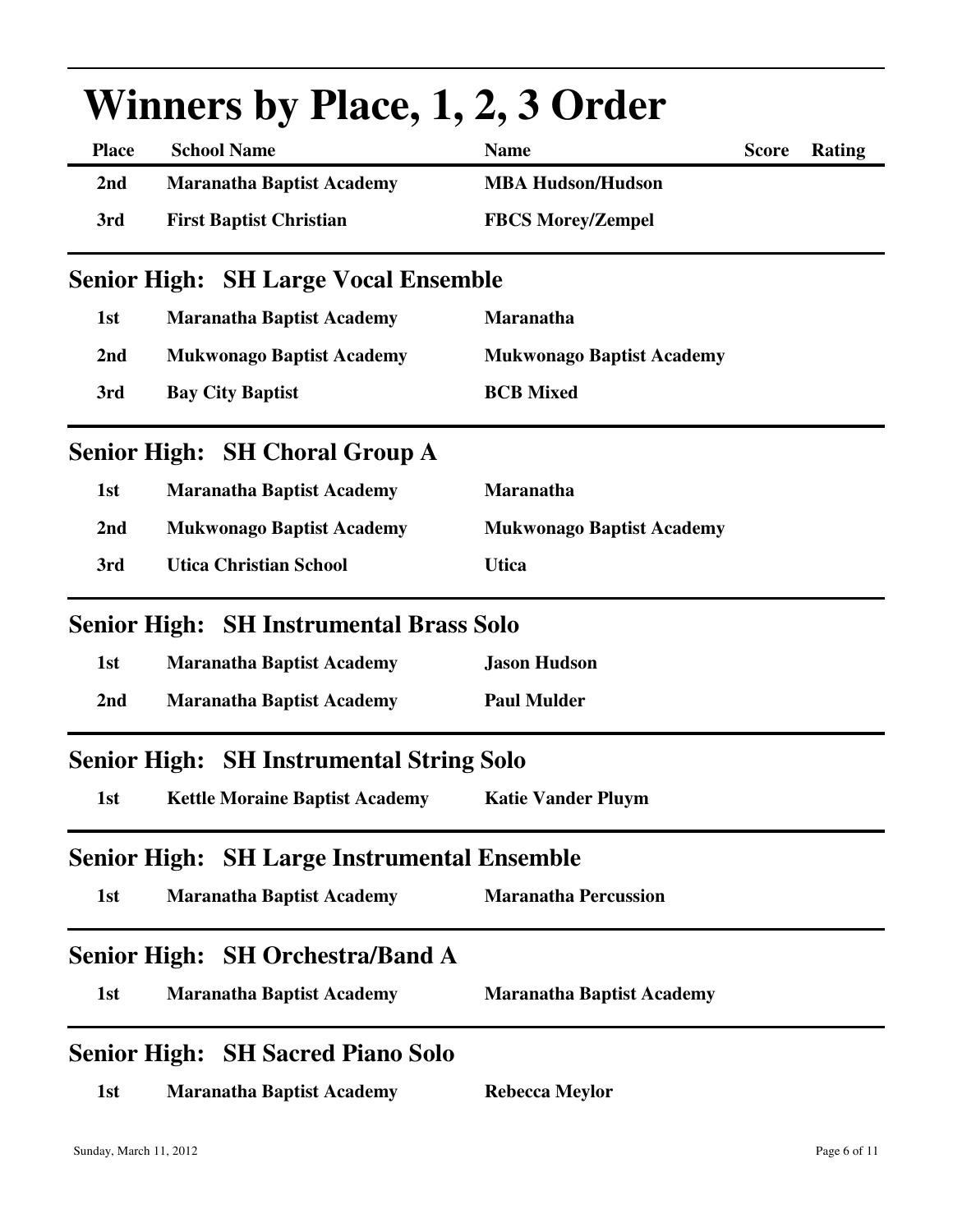| <b>Winners by Place, 1, 2, 3 Order</b> |                                               |                                  |              |        |  |  |
|----------------------------------------|-----------------------------------------------|----------------------------------|--------------|--------|--|--|
| <b>Place</b>                           | <b>School Name</b>                            | <b>Name</b>                      | <b>Score</b> | Rating |  |  |
| 2nd                                    | <b>Maranatha Baptist Academy</b>              | <b>Madelyn Hansel</b>            |              |        |  |  |
| 3rd                                    | <b>Mukwonago Baptist Academy</b>              | <b>Mary Kusik</b>                |              |        |  |  |
|                                        | <b>Senior High: SH Classical Piano Solo</b>   |                                  |              |        |  |  |
| 1st                                    | <b>Calvary Baptist School</b>                 | <b>Kaitlin Lalmond</b>           |              |        |  |  |
| 2nd                                    | <b>Maranatha Baptist Academy</b>              | <b>Emilee Hansel</b>             |              |        |  |  |
| 3rd                                    | <b>Faith Christian</b>                        | <b>Cassy Sailer</b>              |              |        |  |  |
|                                        | Senior High: SH Handbell/handchime Ensemble A |                                  |              |        |  |  |
| 1st                                    | <b>Maranatha Baptist Academy</b>              | <b>Maranatha Chimes</b>          |              |        |  |  |
|                                        | Senior High: SH Handbell/handchime Choir A    |                                  |              |        |  |  |
| 1st                                    | <b>First Baptist Christian</b>                | <b>First Baptist Waupaca</b>     |              |        |  |  |
| 2 <sub>nd</sub>                        | <b>Mukwonago Baptist Academy</b>              | <b>Mukwonago Baptist Academy</b> |              |        |  |  |
| 3rd                                    | <b>Waukesha Christian</b>                     | <b>Faith Christian Waukesha</b>  |              |        |  |  |
|                                        | <b>Senior High: SH Sacred Piano Duet</b>      |                                  |              |        |  |  |
| 1st                                    | <b>Maranatha Baptist Academy</b>              | Maranatha Bmgrdnr/Thmpsn         |              |        |  |  |
| 2 <sub>nd</sub>                        | <b>Mukwonago Baptist Academy</b>              | Kuchta/Jicha                     |              |        |  |  |
| <b>Senior High:</b>                    | <b>SH Classical Piano Duet</b>                |                                  |              |        |  |  |
| 1st                                    | <b>Maranatha Baptist Academy</b>              | <b>Maranatha Meylor/Hudson</b>   |              |        |  |  |
| 2nd                                    | <b>Maranatha Baptist Academy</b>              | <b>Maranatha Hansel/Hansel</b>   |              |        |  |  |
| <b>Senior High:</b>                    | <b>SH Choir A</b>                             |                                  |              |        |  |  |
| 1st                                    | <b>Maranatha Baptist Academy</b>              | <b>Maranatha Baptist Academy</b> |              |        |  |  |
| 2nd                                    | <b>Mukwonago Baptist Academy</b>              | <b>Mukwonago Baptist Academy</b> |              |        |  |  |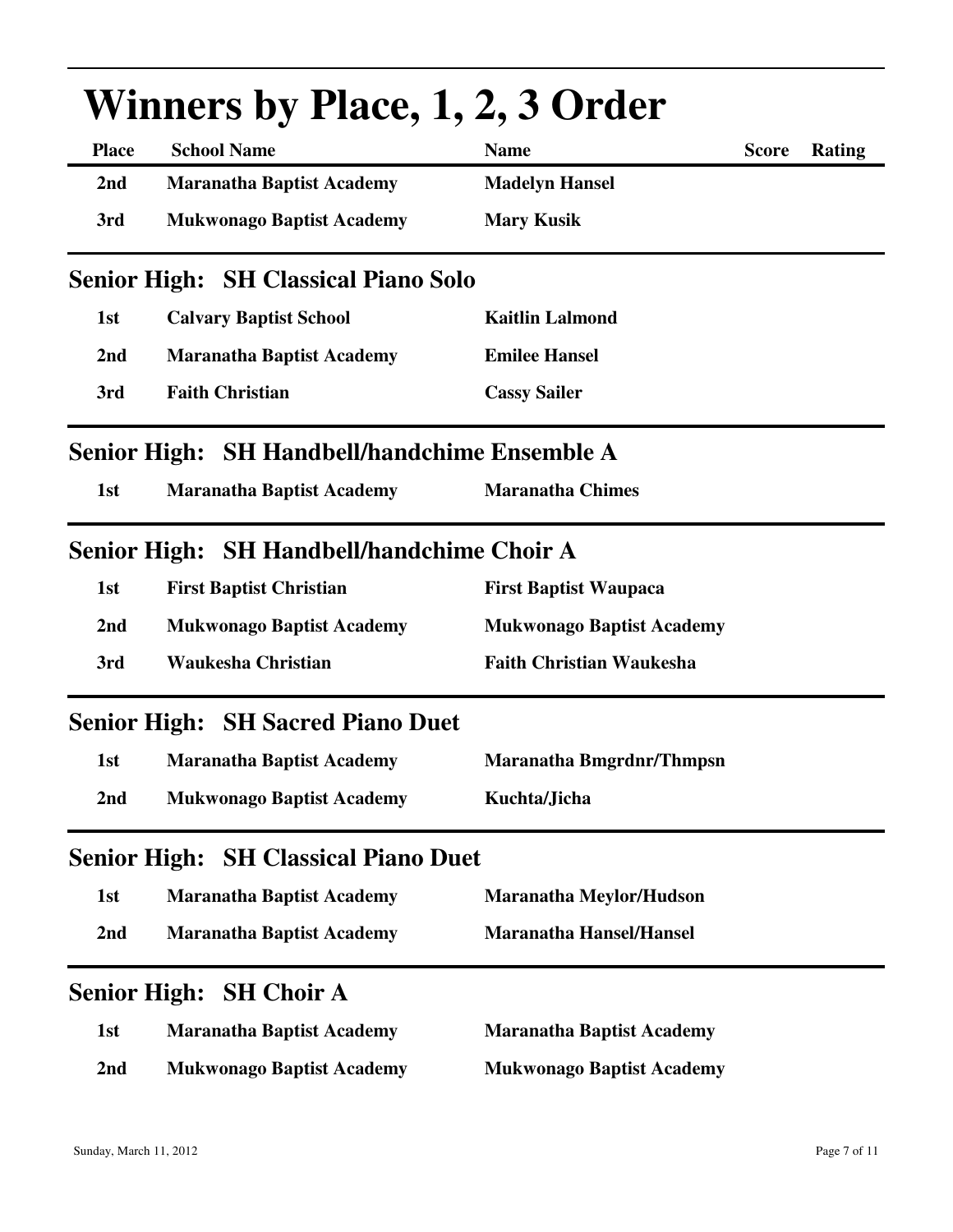|                     | <b>Winners by Place, 1, 2, 3 Order</b>    |                        |                        |  |  |  |
|---------------------|-------------------------------------------|------------------------|------------------------|--|--|--|
| <b>Place</b>        | <b>School Name</b>                        | <b>Name</b>            | <b>Score</b><br>Rating |  |  |  |
|                     | <b>Senior High: Calligraphy</b>           |                        |                        |  |  |  |
| 1st                 | <b>Mukwonago Baptist Academy</b>          | <b>Mary Kusik</b>      |                        |  |  |  |
| 2 <sub>nd</sub>     | <b>Kettle Moraine Baptist Academy</b>     | <b>Nastia Tabor</b>    |                        |  |  |  |
|                     | <b>Senior High: Monochromatic Drawing</b> |                        |                        |  |  |  |
| 1st                 | <b>Faith Christian</b>                    | Jiagi Wang             |                        |  |  |  |
| 2nd                 | <b>Bay City Baptist</b>                   | <b>Abby Fleming</b>    |                        |  |  |  |
|                     | <b>Senior High: Polychromatic Drawing</b> |                        |                        |  |  |  |
| 1st                 | <b>Bay City Baptist</b>                   | <b>Anya Wagner</b>     |                        |  |  |  |
| 3rd                 | <b>Union Grove Christian</b>              | <b>Jessica Egan</b>    |                        |  |  |  |
|                     | <b>Senior High: Acrylic Painting</b>      |                        |                        |  |  |  |
| 1st                 | <b>Maranatha Baptist Academy</b>          | <b>Julia Gunst</b>     |                        |  |  |  |
|                     | <b>Senior High: Sculpture</b>             |                        |                        |  |  |  |
| 1st                 | <b>Faith Baptist</b>                      | <b>Jacob Thies</b>     |                        |  |  |  |
| 2 <sub>nd</sub>     | <b>Utica Christian School</b>             | <b>Charity Koenig</b>  |                        |  |  |  |
|                     | <b>Senior High: Textiles</b>              |                        |                        |  |  |  |
| 1st                 | <b>Calvary Baptist School</b>             | Victoria Crawford      |                        |  |  |  |
| <b>Senior High:</b> | Digital Media                             |                        |                        |  |  |  |
| 1st                 | <b>Maranatha Baptist Academy</b>          | <b>Megan Mulder</b>    |                        |  |  |  |
| 2nd                 | <b>Mukwonago Baptist Academy</b>          | <b>Robert Hatchett</b> |                        |  |  |  |

### **Senior High: Still Life Photography**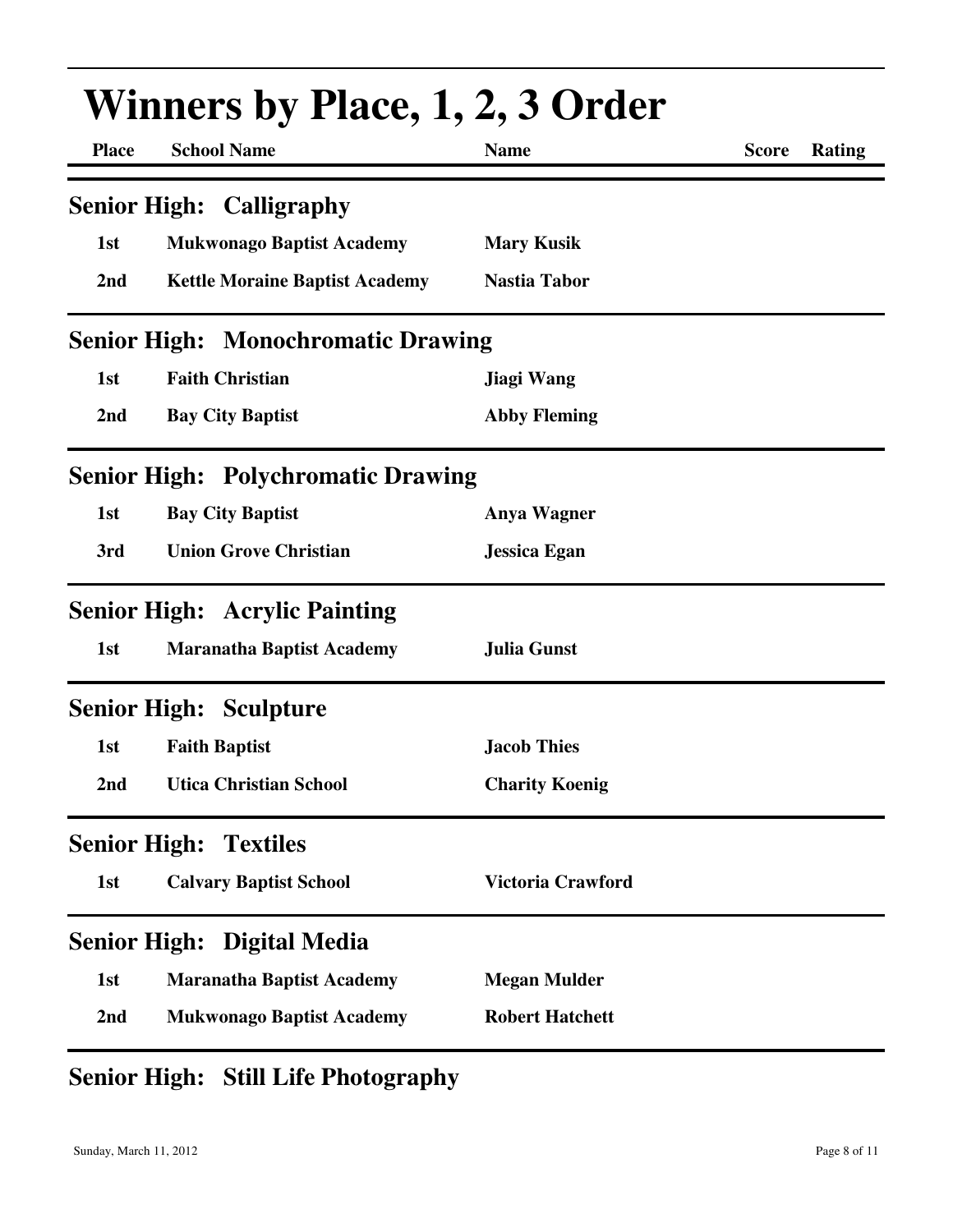|                     | WHITELS DY FIACE, 1, 4, 5 OFTER                         |                           |              |               |
|---------------------|---------------------------------------------------------|---------------------------|--------------|---------------|
| <b>Place</b>        | <b>School Name</b>                                      | <b>Name</b>               | <b>Score</b> | <b>Rating</b> |
| 1st                 | <b>First Baptist Christian</b>                          | <b>Ben Novak</b>          |              |               |
| 2nd                 | <b>Greendale Baptist Academy</b>                        | <b>Daniel Leroux</b>      |              |               |
| 3rd                 | <b>Greendale Baptist Academy</b>                        | <b>McKenna Bond</b>       |              |               |
|                     | <b>Senior High: Landscapes and Architecture Photogr</b> |                           |              |               |
| 1st                 | <b>Maranatha Baptist Academy</b>                        | <b>Madelyn Hansel</b>     |              |               |
| 2 <sub>nd</sub>     | <b>Mukwonago Baptist Academy</b>                        | <b>Britan Smith</b>       |              |               |
| 3rd                 | <b>Calvary Baptist School</b>                           | <b>Leah Reeder</b>        |              |               |
|                     | <b>Senior High: Woodworking</b>                         |                           |              |               |
| 1st                 | <b>Maranatha Baptist Academy</b>                        | <b>Aaron Mundt</b>        |              |               |
| 2nd                 | <b>Kettle Moraine Baptist Academy</b>                   | <b>Nastia Tabor</b>       |              |               |
|                     | <b>Senior High: Dramatic Interpretation</b>             |                           |              |               |
| 1st                 | <b>Maranatha Baptist Academy</b>                        | <b>Tori Morris</b>        |              |               |
| 2nd                 | <b>Maranatha Baptist Academy</b>                        | <b>Chrissy Mueller</b>    |              |               |
| 3rd                 | <b>Kettle Moraine Baptist Academy</b>                   | <b>Katie Vander Pluym</b> |              |               |
| <b>Senior High:</b> | <b>Oral Interpretation of Poetry</b>                    |                           |              |               |
| 1st                 | <b>Maranatha Baptist Academy</b>                        | <b>Jordan Garrison</b>    |              |               |
| 2 <sub>nd</sub>     | <b>Kettle Moraine Baptist Academy</b>                   | <b>Amy Vander Pluym</b>   |              |               |
| 3rd                 | <b>Maranatha Baptist Academy</b>                        | <b>Jack Barnes</b>        |              |               |
|                     | <b>Senior High: Religious Reading</b>                   |                           |              |               |
| 1st                 | <b>Maranatha Baptist Academy</b>                        | <b>Malorie Carr</b>       |              |               |
| 2 <sub>nd</sub>     | <b>Maranatha Baptist Academy</b>                        | <b>Shayna Goeman</b>      |              |               |
| 3rd                 | <b>Mukwonago Baptist Academy</b>                        | Michaela Pieczynski       |              |               |

# Winners by Place, 1, 2, 3 Order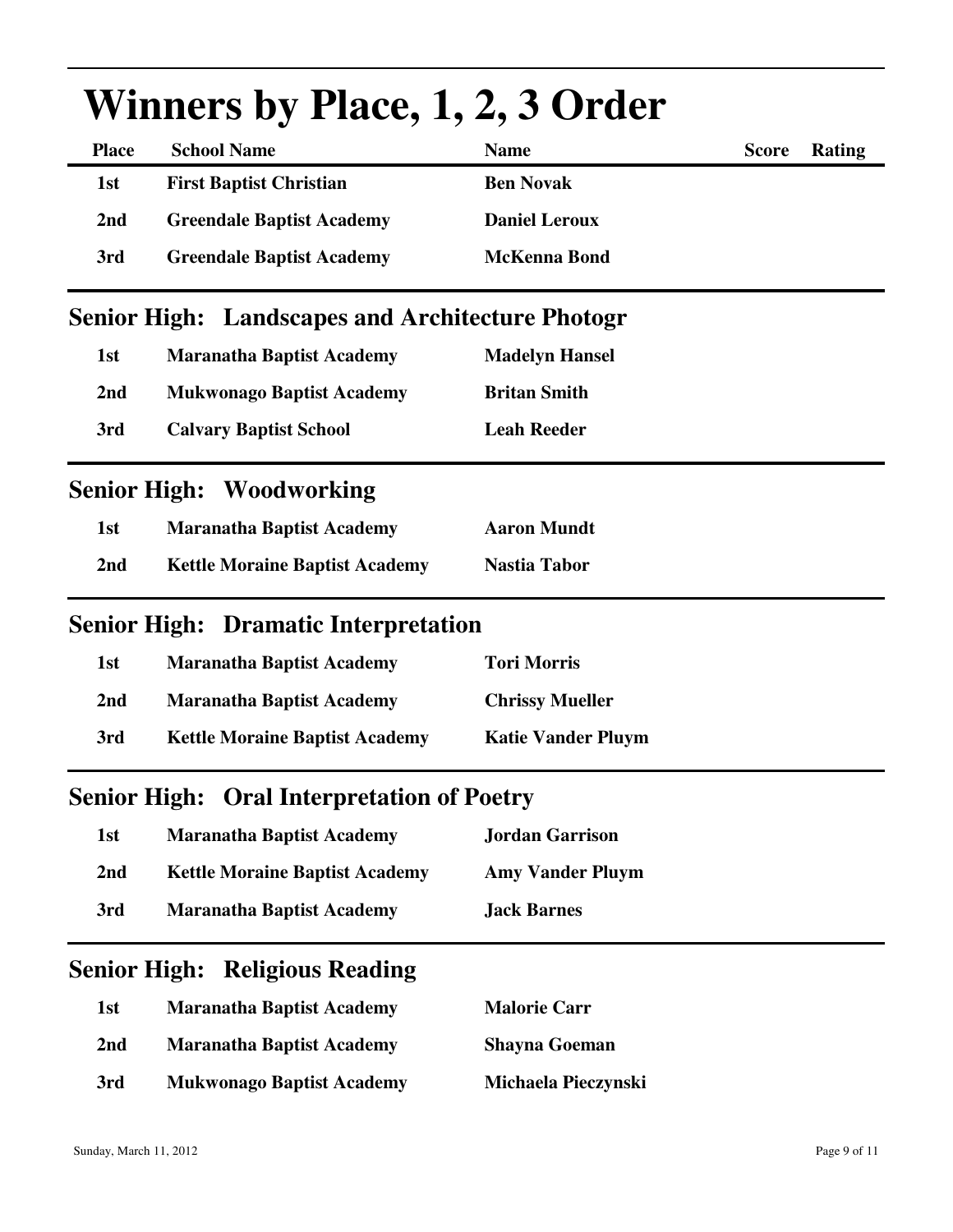|              | <b>Winners by Place, 1, 2, 3 Order</b>               |                               |              |               |  |  |  |
|--------------|------------------------------------------------------|-------------------------------|--------------|---------------|--|--|--|
| <b>Place</b> | <b>School Name</b>                                   | <b>Name</b>                   | <b>Score</b> | <b>Rating</b> |  |  |  |
|              | <b>Senior High: Declamation</b>                      |                               |              |               |  |  |  |
| 1st          | <b>Maranatha Baptist Academy</b>                     | <b>Michelle Lingle</b>        |              |               |  |  |  |
| 2nd          | <b>Mukwonago Baptist Academy</b>                     | <b>Gabriel Gonzalez</b>       |              |               |  |  |  |
| 3rd          | <b>Maranatha Baptist Academy</b>                     | <b>James Warren</b>           |              |               |  |  |  |
|              | <b>Senior High: Humorous Interpretation</b>          |                               |              |               |  |  |  |
| 1st          | <b>Maranatha Baptist Academy</b>                     | <b>Brooke Spencer</b>         |              |               |  |  |  |
| 2nd          | <b>Mukwonago Baptist Academy</b>                     | <b>Tony Carlson</b>           |              |               |  |  |  |
|              | <b>Senior High: Duet Acting</b>                      |                               |              |               |  |  |  |
| 1st          | <b>Maranatha Baptist Academy</b>                     | <b>MBA Bumgardaner/Morris</b> |              |               |  |  |  |
| 2nd          | <b>Bay City Baptist</b>                              | <b>BCB Ross/Wagner</b>        |              |               |  |  |  |
| 3rd          | <b>First Baptist Christian</b>                       | <b>FBCS Morey/Zempel</b>      |              |               |  |  |  |
|              | <b>Senior High: Original Persuasive Oratory</b>      |                               |              |               |  |  |  |
| 1st          | <b>Maranatha Baptist Academy</b>                     | <b>Merra Milender</b>         |              |               |  |  |  |
| 2nd          | <b>Maranatha Baptist Academy</b>                     | <b>Rachel Mayes</b>           |              |               |  |  |  |
| 3rd          | <b>Mukwonago Baptist Academy</b>                     | <b>Brianna Leipzig</b>        |              |               |  |  |  |
|              | <b>Senior High: Extemporaneous Speaking</b>          |                               |              |               |  |  |  |
| 1st          | <b>Maranatha Baptist Academy</b>                     | <b>Corbin Call</b>            |              |               |  |  |  |
|              | <b>Senior High: Oral Interpretation of Scripture</b> |                               |              |               |  |  |  |
| 1st          | <b>Maranatha Baptist Academy</b>                     | <b>Leah Warren</b>            |              |               |  |  |  |
| 2nd          | <b>Maranatha Baptist Academy</b>                     | <b>Judson Morris</b>          |              |               |  |  |  |
| 3rd          | <b>Mukwonago Baptist Academy</b>                     | <b>Wyatt Jicha</b>            |              |               |  |  |  |